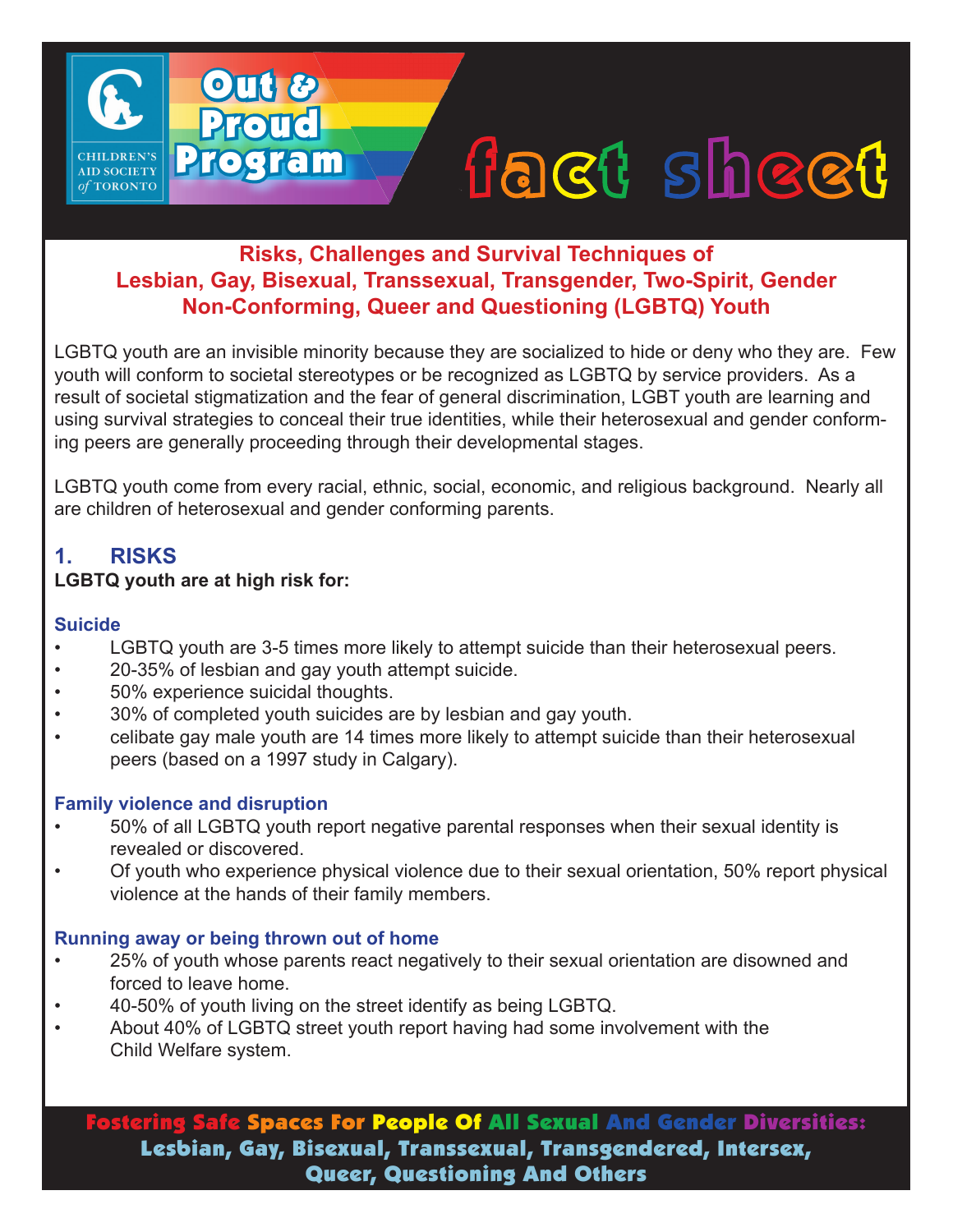

• Occurs as a result of the hostility and violence, or threat of it that is the frightening and daily reality for all LGBTQ youth.

#### **Extreme social isolation**

• Because of rejection, inability to meet others in the LGBTQ community, and withdrawal due to ostracism, rejection, bullying or fear of exposure.

#### **Difficulties in establishing intimate interpersonal relationship skills**

• As a result of lack of social interaction, lack of ability to have meaningful relationships, lack of role models, and increased likelihood of being a victim of deprivation and abuse as a result of their orientation.

#### **Sexual exploitation**

Prostitution and/or Sexual Exploitation

• most LGBTQ youth do not have access to opportunities to socialize with their peers and, as a result, may be vulnerable to those who would exploit them.

#### **Mental Health Concerns**

- Low self-esteem as a result of being part of a minority which is a stigmatized and discriminated against.
- Low self-esteem may prevent a youth from recognizing or acknowledging exploitation when it occurs.
- Depression is extremely high among LGBTQ youth.

#### **Sexually transmitted infections**

- Research by the AIDS Committee of Toronto found that young gay men are at an extreme risk for HIV infection as a result of:
- 1. lack of information in a language they can understand
- 2. misinformation
- 3. difficulties developing meaningful peer supports and relationships
- 4. low self-esteem
- 5. a feeling of youthful invulnerability
- Young gay men are therefore likely to engage in high rates of unprotected sexual activity, one of the risk factors likely to cause infection.

#### **Pregnancy**

In an effort to "prove" heterosexual orientation.

#### **Substance misuse**

• Used as a way of "medicating" the pain of victimization and isolation.

Out & Proud Program: 416-924-4646 www.TorontoCAS.ca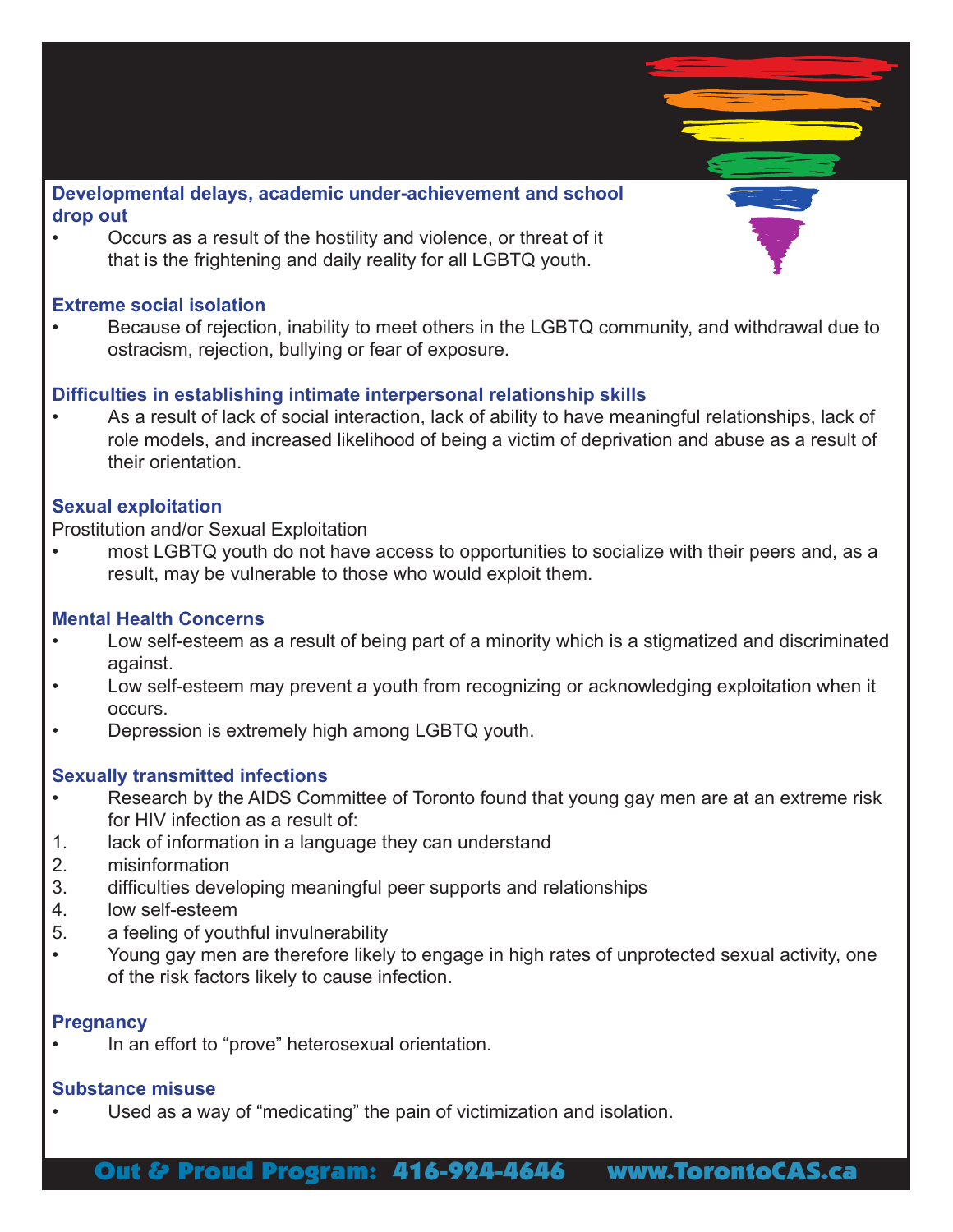#### **Institutional neglect and/or abuse**

The failure to recognize the existence of LGBTQ youth as a vulnerable, high risk population results in their needs remaining unmet, and the perpetuation of their invisibility, social isolation, low self-esteem, lack of support, and negative environment.

#### **Unsuccessful CAS placements**

• Due to the lack of provider knowledge and understanding regarding the unique needs of these youth.

#### **Lack of specialized services**

• As a result, most LGBTQ youth will not seek assistance as they are afraid they will be condemned and their experiences misunderstood if their sexual orientation or gender identity is disclosed.

# **2. CHALLENGES FOR LGBTQ YOUTH**

#### **LGBTQ youth face a double hardship**

- to understand who they are
- to accept themselves
- to face potential rejection from loved ones
- to find their place in a society that gives no guidelines or labels them as "sinners, perverts, and deviants".

Not only do they struggle to survive adolescence, but also to develop a positive identity in the face of widespread stigmatization and discrimination.

Most youth who are told that LGBTQ people are sick, bad or wrong believe it. As a result, LGBTQ youth must engage in an often life-long process of "unlearning" this negative information in order to develop a positive sense of self.

# **3. SURVIVAL TECHNIQUES (Gibson 1989)**

#### **(1) To hide**

- The loneliness of hiding often causes serious harm to these youth's mental health and social development.
- A consequence of hiding means they must suffer fears and low self esteem alone in silence.
- They are the unknown victims of every homophobic assault and remark they witness as a result they become increasingly afraid to associate with others and withdraw socially to avoid potentially dangerous situations.
- They may spend a great deal of time alone, suffer chronic depression, have no life context that makes sense to them, and may think about and/or attempt suicide when the pressure is to